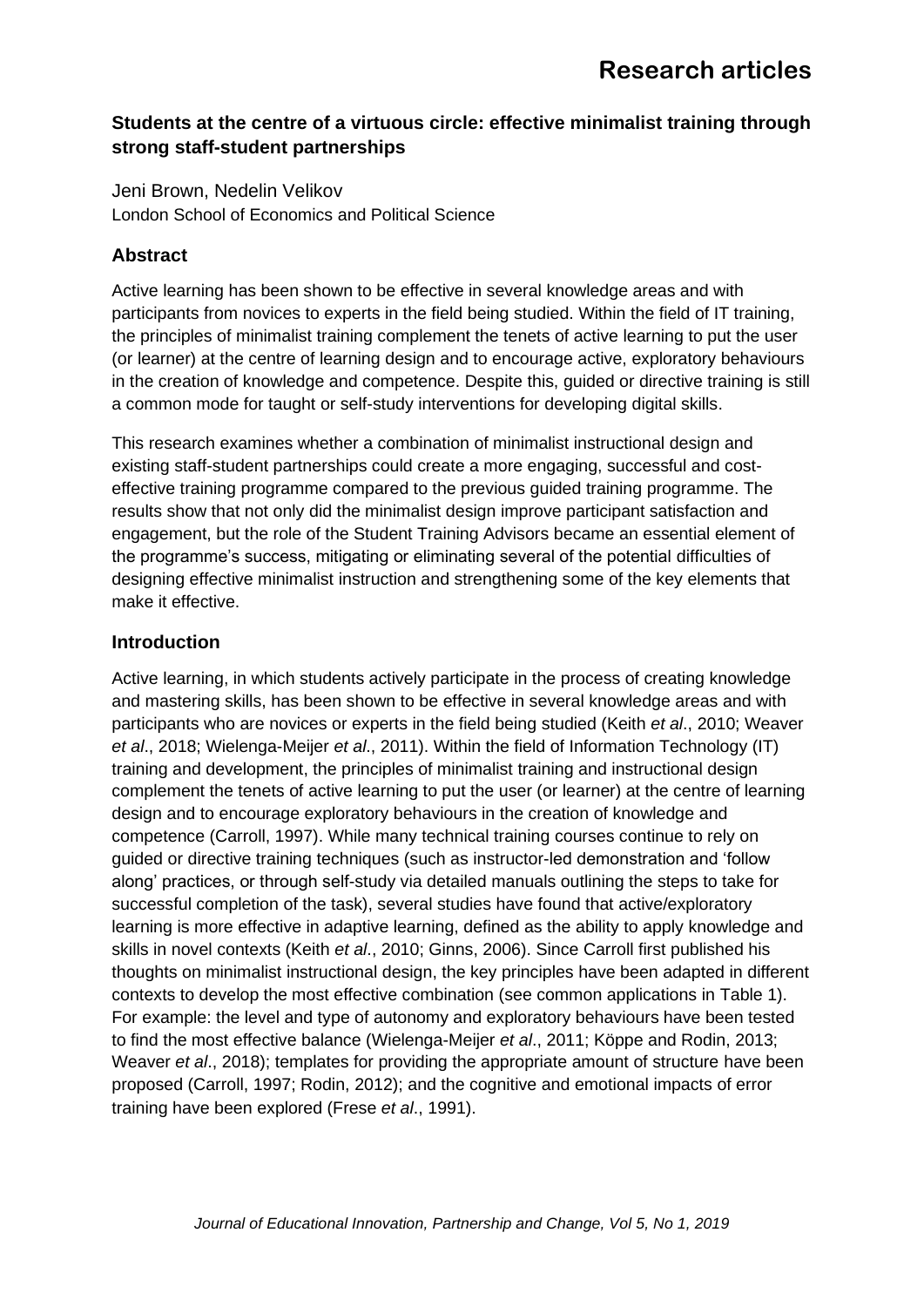| Five minimalist principles (Carroll, 1997)    | Common application in learning development<br>lor deliverv                                                                       |  |  |
|-----------------------------------------------|----------------------------------------------------------------------------------------------------------------------------------|--|--|
|                                               |                                                                                                                                  |  |  |
| 1. Allow learners to get started fast         | Minimal instruction, demonstration, or<br>documentation                                                                          |  |  |
|                                               | Activity-based learning                                                                                                          |  |  |
| 2. Rely on people to think and to improvise   | Encouragement of autonomy and exploratory<br>behaviours                                                                          |  |  |
| 3. Embed information in real tasks            | Tasks or activities based on the learner's context<br>or real-world situations                                                   |  |  |
| 4. Take advantage of what people already know | Use of metaphor or analogy                                                                                                       |  |  |
|                                               | Connection to other pre-existing knowledge or<br>conceptual understanding                                                        |  |  |
| 5. Support error recognition and recovery     | Anticipating and managing errors, turning them into<br>learning opportunities (sometimes referred to as<br>'productive failure') |  |  |

**Table 1.** Common applications of minimalist training principles

In 2014, the London School of Economics and Political Science's (LSE) IT training team set out to determine whether a combination of minimalist instructional design, active learning principles and better utilisation of existing staff-student partnerships could create a more engaging, successful and cost-effective training programme than the previous guided training programme. The new programme's success would initially be evaluated on measures of student participation, since the previous programme was experiencing declining participation despite high satisfaction. It would also be evaluated against participants' selfreported success at subsequently applying the skills in their own work (adaptive learning).

Following the initial pilot, the team identified several other interesting and positive changes amongst the standard feedback collected, such as higher participant satisfaction and greater analogic and adaptive learning as observed by the staff. These changes have been tracked over subsequent years and are presented here, although they were not the initial outcomes the team sought to measure. Results achieved by applying minimalist principles to session design in the pilot period and following year have been repeated in subsequent years, allowing the LSE training team to deliver high-quality, enjoyable and effective training at a lower cost than the guided self-study model.

In addition, the team was delighted to discover additional, unanticipated positive results stemming from the strengthening of the student-staff partnership between the professional training team and the Student Training Advisors (STAs), whose expanded role in the process developed organically. Whereas the STA role had previously focused on administration and troubleshooting in the self-study sessions, the pilot of the new format required a more active coaching approach by the students to ensure learner progression and achieve effective error recognition and recovery by participants. Over the years following the pilot, the input of the STAs – regarding both workshop content and how best to support the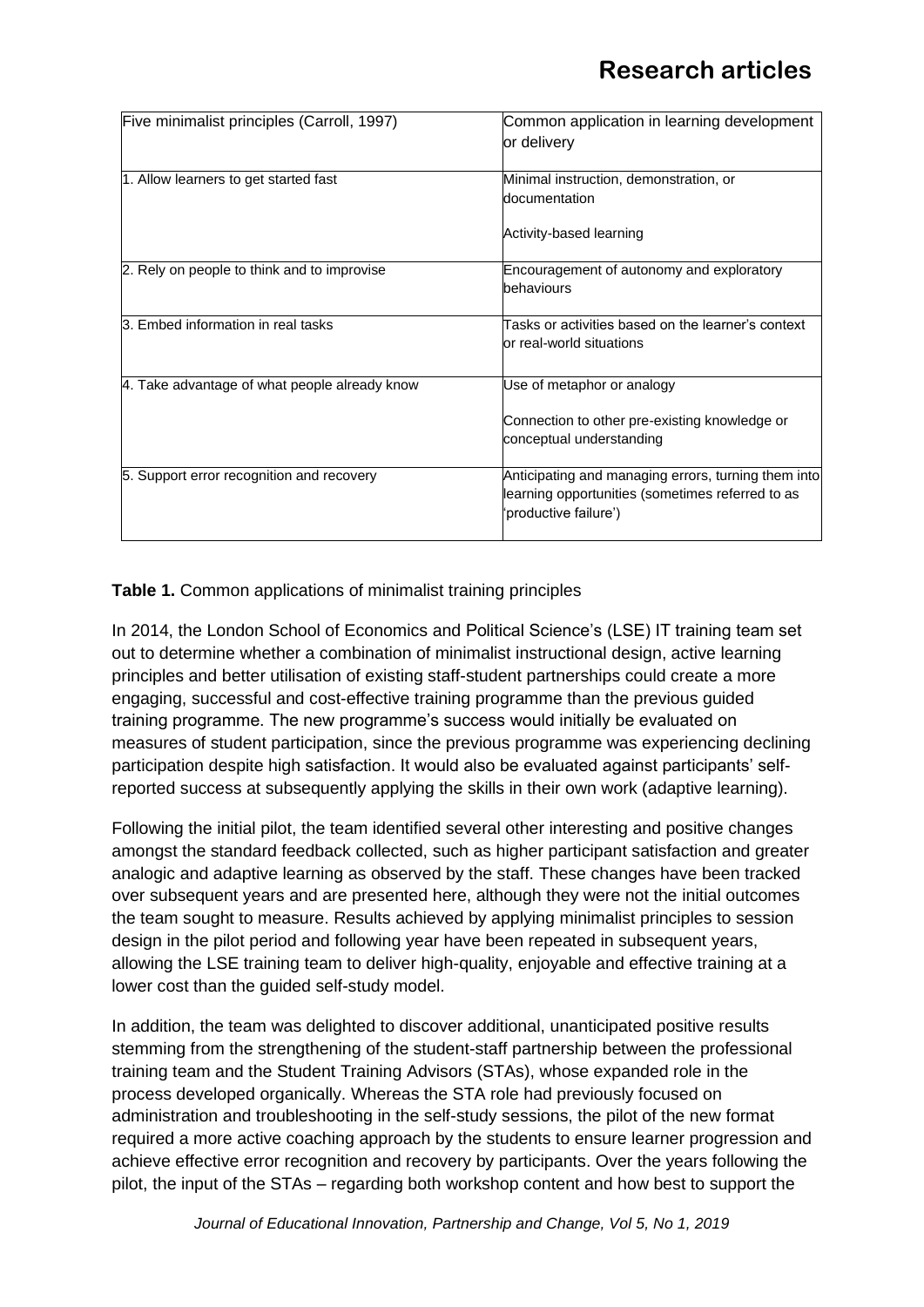participants – has refined both the workshops themselves and the support and training provided to new student trainers. The STAs became an essential element of the programme's success, mitigating or eliminating several of the potential difficulties of designing effective minimalist instruction and strengthening some of the key elements that make it effective. Their contribution has made the LSE IT Practical programme an excellent example of how strong student-staff partnerships support digital skills development in the current era of rapid technological change.

### **Methodology**

This paper compares the qualitative and quantitative data collected from two different delivery formats for the training programme in Microsoft Office. Post-course evaluation forms that were completed by participants at the end of each session were examined to evaluate satisfaction and engagement. Additionally, three weeks after attending a session, participants were asked to report on their success at applying the taught skills within their own work. Data from these forms were used to evaluate effectiveness of learning transfer (Kirkpatrick *et al*., 2009). Attendance, participants' qualitative feedback and financial data were reviewed to identify trends in participation – and therefore engagement<sup>1</sup> – and the financial viability of each format<sup>2</sup>. Email interviews with former STAs were conducted to understand the student trainers' perspectives on what made the programme effective and what role they played in the programme's success.

LSE delivered guided training exclusively through a 'self-paced workshop' format between January 2006 and January 2014. In self-paced workshops, up to fifteen participants worked through instructional booklets, consisting of step-by-step instructions for completing a series of related tasks in a single piece of software. For example, a one-hour session in Excel, covering Formulas and Common Functions, consisted of twenty tasks which progressed in stages to cover the complete topic. The sessions were supervised by one or two STAs, whose role was to ensure accurate and smooth administration of the session and to support participants in successfully completing the workshop, primarily through troubleshooting incorrect application of the outlined steps. The training team had noticed a decline in participant engagement over the years (based on declining participation and lower repeat attendance), which subsequently increased the cost per attendance and cost per head of running the programme. Furthermore, based on their own observations within class and feedback from the STAs, the team concluded that the courses were ineffective at both analogic and adaptive learning (Keith *et al*., 2010).

As a result, a new model of training, called IT Practicals, was piloted in January 2014 (Lent term) and fully replaced the guided training model in the 2014-15 academic year. The IT Practical Workshop model provides participants with a small project or task requiring a variety of techniques and the application of technical and non-technical knowledge. The task describes desired outcomes but not the specific steps necessary to achieve them –

<sup>1</sup> Of course, participation alone does not equal engagement. Therefore, the authors have looked at participation figures (both total numbers of participants and the number of repeat attendance by a single participant) and the content of qualitative feedback to make judgements about participant engagement.

<sup>2</sup> The authors want to thank Ms Nina Keleher, Training Team Administrator at LSE, for her work on data collection, cleaning, and initial analysis. They would also like to thank Dr Jim Tyson, Senior IT Trainer at UCL, for his advice and feedback on the methodology and findings.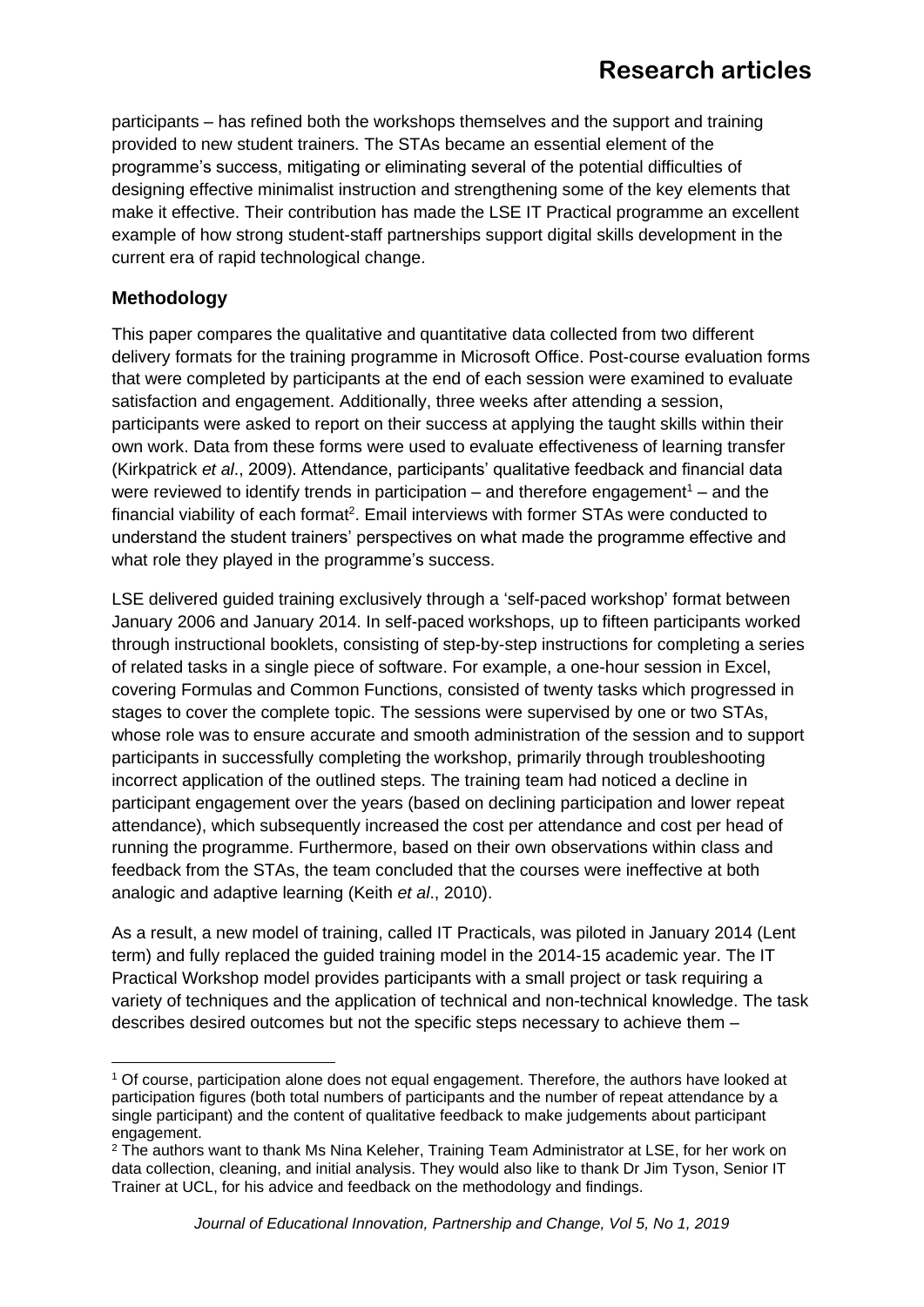intentionally to mimic how a task would be assigned in a workplace context. Where appropriate, constraints are introduced to guide the participant to the discovery of particular tools or techniques (for example, one task indicates that the optimum number of formulae to use is three, to encourage the use of mixed and absolute references). Participants are encouraged to apply their existing knowledge, to collaborate with other participants, to explore and experiment with the software and to use online searches to discover how to complete the task. In the final ten to fifteen minutes of the hour, participants are provided with the 'suggested solution', which details which formulae or tools the 'expert' training team recommends for completion of the task. The solution is only suggested, as any use of tools or techniques which allows accurate completion of the task is considered legitimate in learning to use the software. For the participants, the suggested solution allows for reinforcement of and reflection on their learning, as well as introducing alternative techniques they could further explore in the remaining time or subsequent use of the software.

The IT Practical format met all five minimalist training principles outlined by Carroll by allowing participants to start quickly on the task by cutting down on expository text (principle 1). As the task was a complete mini-project rather than disparate single examples strung together, it was situated in a real-world context (principle 3). Participants were encouraged to apply their existing knowledge (principle 4) and ability to reason while exploring the software in the completion of the task (principle 2). Finally, coaching by the STAs and encouragement to undertake online research, followed by a suggested solution for comparison, allowed for successful error recognition and recovery (principle 5) (Carroll, 1997). Reflecting on data from the pilot year through to 2016-17, four main hypotheses were tested: that participant satisfaction would be higher with the IT Practical format; that participant engagement, both as a proportion of the total population and for individuals, would be higher with the IT Practical format; that the IT Practical format would result in greater analogic and adaptive learning transfer; and that a need for more staff resources to deliver the courses would be offset by greater application of the service.

To test the hypothesis that the new format would elicit greater participant satisfaction, the authors compared post-course evaluation satisfaction scores from Lent term 2014 (the period of the initial pilot of the new format), during which time the same topics were covered in both formats and participants could choose between the two formats based on their interest and availability. For the pilot, content from two self-paced workshops was reworked into the new IT Practical format, creating three pilot courses<sup>3</sup>. The 'Excel 2010: Formulas and Common Functions' course was renamed 'Excel 2010: Numeric Calculations' in the new format. During the pilot period we ran twenty-three sessions in the old (control) format, and twelve in the new format. Average attendance at both formats was roughly similar, with an average of 2.3 participants for the control format and 2.08 participants for the new format. The 'Excel 2010: Logical and Lookup Functions' course was split to create two IT Practical courses, entitled 'Excel 2010: Lookup Functions' and 'Excel 2010: Complex Calculations'. On this set of topics, we ran nineteen sessions in the control format with an average

<sup>3</sup> Not all content from the two courses was included in the new format, as it was expected that an exploratory approach would require more time to complete than the previous guided approach. Therefore, the IT Practical courses covered the key learning objectives, but did not cover all the detail or additional options that were available in the self-paced workshop courses.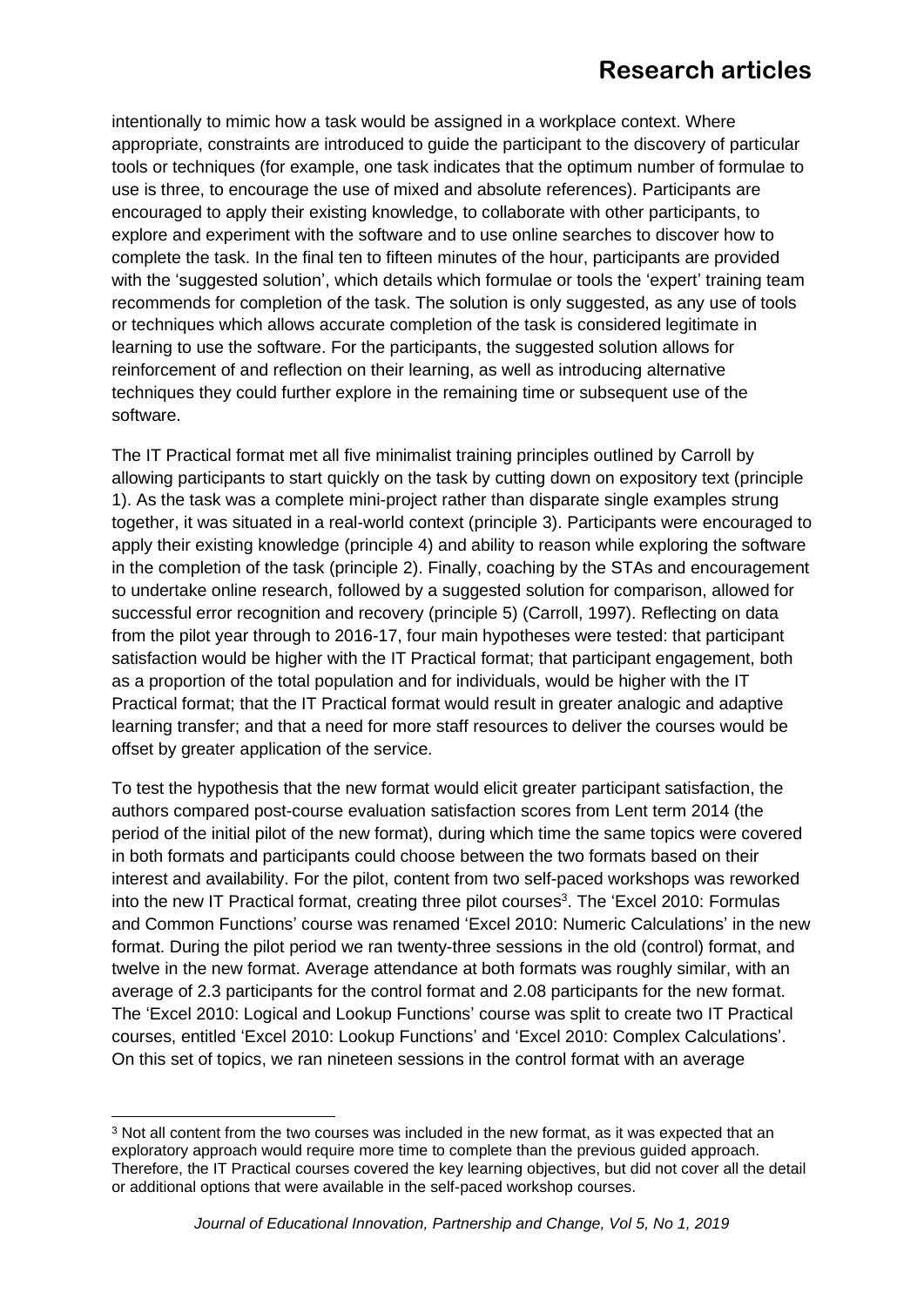attendance of 1.42 participants, and twenty sessions in the new format with an average of 1.45 participants (see Table 2).

| Course                                        | Courses Run     |     | Total Attendance Average Attendance |
|-----------------------------------------------|-----------------|-----|-------------------------------------|
|                                               |                 |     |                                     |
| Excel 2010: Formulas and Common Functions     | 23              | 53  | 2.30                                |
|                                               |                 |     |                                     |
| Excel 2010: Numeric Calculations              | 12              | 25  | 2.08                                |
|                                               |                 |     |                                     |
| Excel 2010: Logical and Lookup Functions      | 19              | 27  | 1.42                                |
|                                               |                 |     |                                     |
| Excel 2010: Lookup Functions IT Practical     |                 |     |                                     |
|                                               |                 |     |                                     |
| Excel 2010: Complex Calculations IT Practical | 20 <sup>4</sup> | 295 | 1.45                                |
|                                               |                 |     |                                     |

#### **Table 2.** Participation in control and pilot sessions

Given the small sample size, satisfaction scores for all Excel courses offered in Michaelmas term 2013 (prior to the pilot) and all Excel courses in Michaelmas term 2014 (when all Excel courses had been converted to the IT Practical format) were also compared to validate the results against a larger sample size<sup>6</sup>.

To test the hypothesis that participant engagement would be higher for the new IT Practical format, attendance figures for Excel courses in Michaelmas term 2013 (the control group) and Michaelmas term 2014 were compared. Figures pertaining to the number of participants who attended multiple sessions were also compared, with the assumption that participants who attended a greater number of workshops were more engaged. Finally, text comments referring to the course format were coded as either 'Format – positive' or 'Format – negative' and the percentage of each was converted to a percentage of total comments for both the pilot and for Michaelmas term 2013 (self-paced workshop format) with Michaelmas term 2014 (IT Practical format). A combination of attendance figures and percentage of comments related to format formed the basis for evaluation of learner engagement.

To test the hypothesis that the IT Practical format would result in greater learning transfer, responses to the follow-up evaluation survey – sent to all participants two to three weeks after attendance at a session – were compared. Participants were asked whether they had applied the skills taught in the session and, if so, whether they: could apply the skills immediately; do so with some additional support; were unable to apply the skills. Owing to a low response rate, responses for all courses (including Word, PowerPoint and Outlook) across both academic years were reviewed. In 2013-14, thirteen responses were received (out of 298 attendances); in 2014-15, seventy-five responses were received (out of 718

<sup>4</sup> Ten of each course were run.

<sup>5</sup> Lookup Functions had seventeen attendances; Complex Calculations had twelve attendances. Of those twelve participants, ten had also attended Lookup Functions.

 $6$  For the self-paced workshop format, ninety-three evaluations were received for this period, representing a return rate of 44%. For the IT Practical format, 482 evaluations were received for this period, representing a return rate of 75%.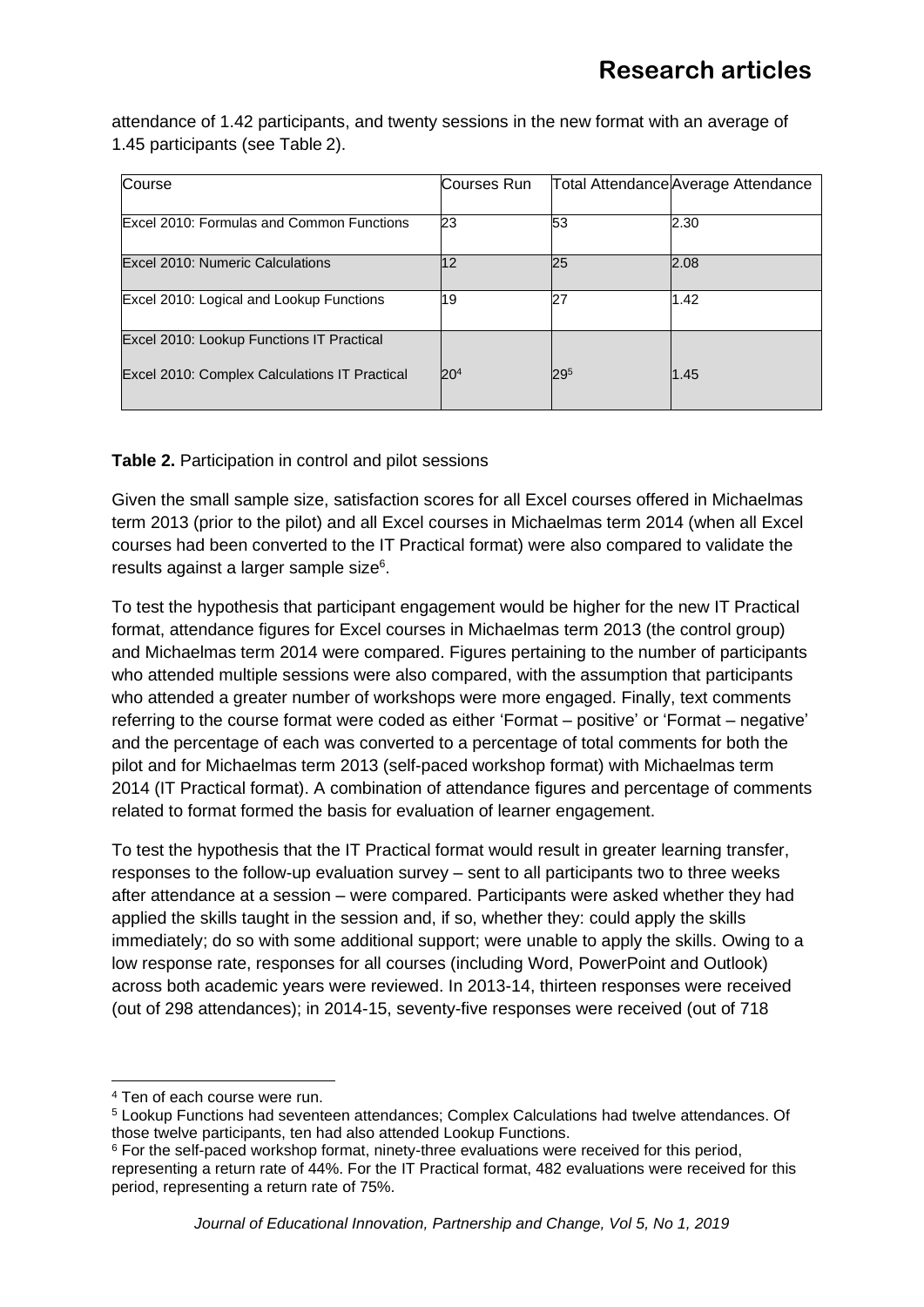attendances). While none of the responses received for 2013-14 were for the IT Practical sessions, all responses for 2014-15 were, allowing a clear comparison of the two formats.

The role of the STAs in participant engagement and learning transfer could not be directly measured through a reflective evaluation of the course feedback. Comments about the STAs were largely positive across the years, but there was little detail within the comments about the specific role of the STAs in the learning process in the pilot year. Since that time, specific comments about the impact of the STA on the learning experience have been more common<sup>7</sup>. The authors can therefore only hypothesise that the lack of specific commentary on the role of the STA in the pilot year indicates a weak correlation while the increase in number and specificity of comments in subsequent years indicates a higher correlation between the role of the STA and participants' engagement and satisfaction.

To test the hypothesis that a need for more staff resources to deliver the courses would be offset by greater use of the service, the total amounts spent on STA salary costs in 2013-14 and in subsequent years were compared, calculating the cost per attendance and cost per individual for delivery of the training programme.

## **Findings**

#### *Hypothesis 1: Participant satisfaction will be higher with the IT Practical format*

During the pilot period, participants in both the older, guided method and the newer exploratory method were satisfied with the training they received, as no evaluations were returned with participants reporting they were 'dissatisfied' or 'very dissatisfied'. For the old format, equal numbers of participants reported being 'satisfied' and 'very satisfied' (at 47.37%). With the new IT Practical format, the number of participants reporting they were 'very satisfied' with their training experience rose to 81.08%. Although overall satisfaction (as a combination of both 'satisfied' and 'very satisfied') responses was not significantly different amongst the pilot group, higher individual satisfaction (as a proportion of responses in the 'very satisfied' category) was found with those participating in the new IT Practical format (see Figure 1).

<sup>7</sup> For example, a comment from the week commencing 3 December 2018 states *"Joon has been very supportive and patient. He gave me all the attention I needed and I never felt left on my own (although he never gave away the answers to any task)"*. Specific comments such as the above are received on a weekly basis.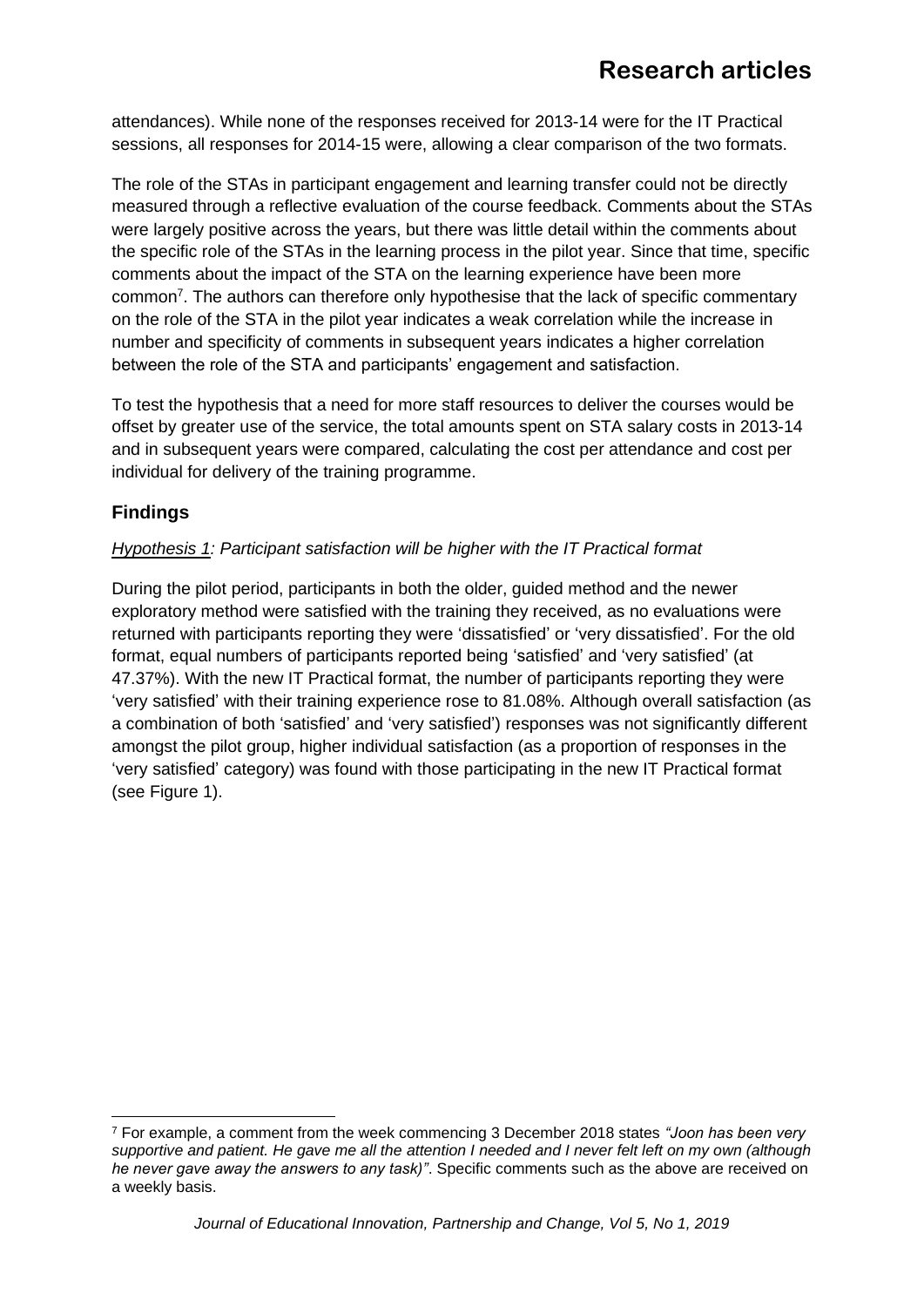

**Figure 1.** Satisfaction rates of Self-Paced vs IT Practical sessions

To verify the results beyond the small sample size of the pilot, satisfaction rates in the selfpaced Excel courses in Michaelmas term 2013 were compared to satisfaction rates in the IT Practical Excel courses in Michaelmas term 2014. A similar pattern emerged, with overall satisfaction with the programmes being similar (90.32% in the control and 96.68% in the new format), but with a much greater proportion of participants reporting they were 'very satisfied' in the new format (40.86% in the control and 64.52% in the new format; see Figure 2).



**Figure 2.** Satisfaction rates of Excel courses in self-paced format, Michaelmas term 2013 vs IT Practical format, Michaelmas term 2014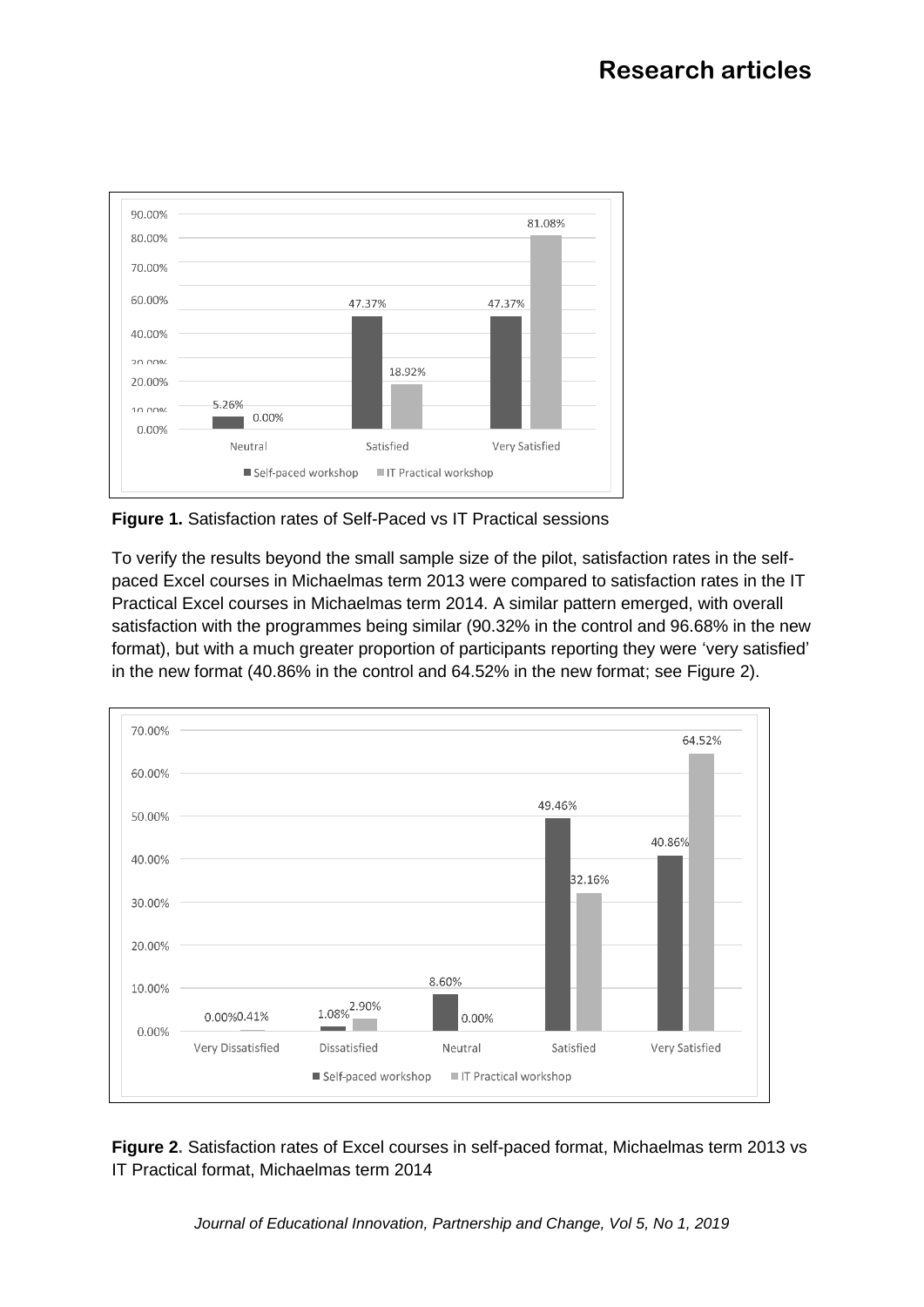A high proportion of 'very satisfied' responses has persisted in subsequent years for courses taught in the IT Practical format, with 'very satisfied' responses ranging from 75.71% - 80.05% of the responses in a year, and 'satisfied' ranging from 19.08% - 23.14%.

#### *Hypothesis 2: Participant engagement with the learning process will be higher with the IT Practical format*

The number of available training sessions in Michaelmas 2014 increased by 10% (compared to the same period in the previous year), but the team saw an increase of 206% in attendances and an increase of 99% in the number of individuals attending (see Table 3).

|                       | Self-paced workshops (MT IT Practical workshops<br>2013) | (MT 2014) | Percentage change |
|-----------------------|----------------------------------------------------------|-----------|-------------------|
| Courses run           | 119                                                      | 131       | $+10.08%$         |
| Total attendance      | 209                                                      | 641       | +206.70%          |
| Individuals attending | 118                                                      | 235       | +99.15%           |

**Table 3.** Comparison of participation in old (control) and new format of Excel courses

While other factors might explain an initial increase in attendance, such as changes to publicity or an interest in a new/changed service, the trend for increased attendance continued in subsequent years, with an increase in attendance from 1841 in 2014-15 to 2405 in 2015-16 (30% increase) and an increase in the individuals taking part in the programme from 428 in 2014-15 to 577 in 2015-16 (35% increase).

Repeat attendance at sessions was also compared, to determine if more individuals voluntarily participated in more training in the new format (see Table 4).

|                                                | % of total<br>lindividuals | MT 2013 | MT 2014 | % of total<br><i>individuals</i> |
|------------------------------------------------|----------------------------|---------|---------|----------------------------------|
|                                                |                            |         |         |                                  |
| Individuals attended 1 Excel workshop          | 61.02%                     | 72      | 103     | 43.83%                           |
| Individuals attended 2 Excel workshops         | 18.64%                     | 22      | 38      | 16.17%                           |
| Individuals attended 3 Excel workshops         | 11.02%                     | 13      | 27      | 11.49%                           |
| Individuals attended 4 Excel workshops         | 5.08%                      |         | 21      | 8.94%                            |
| Individuals attended 5 or more Excel workshops | 4.24%                      |         | 46      | 19.57%                           |

**Table 4.** Repeat attendance at Excel courses in Michaelmas term 2013 and Michaelmas term 2014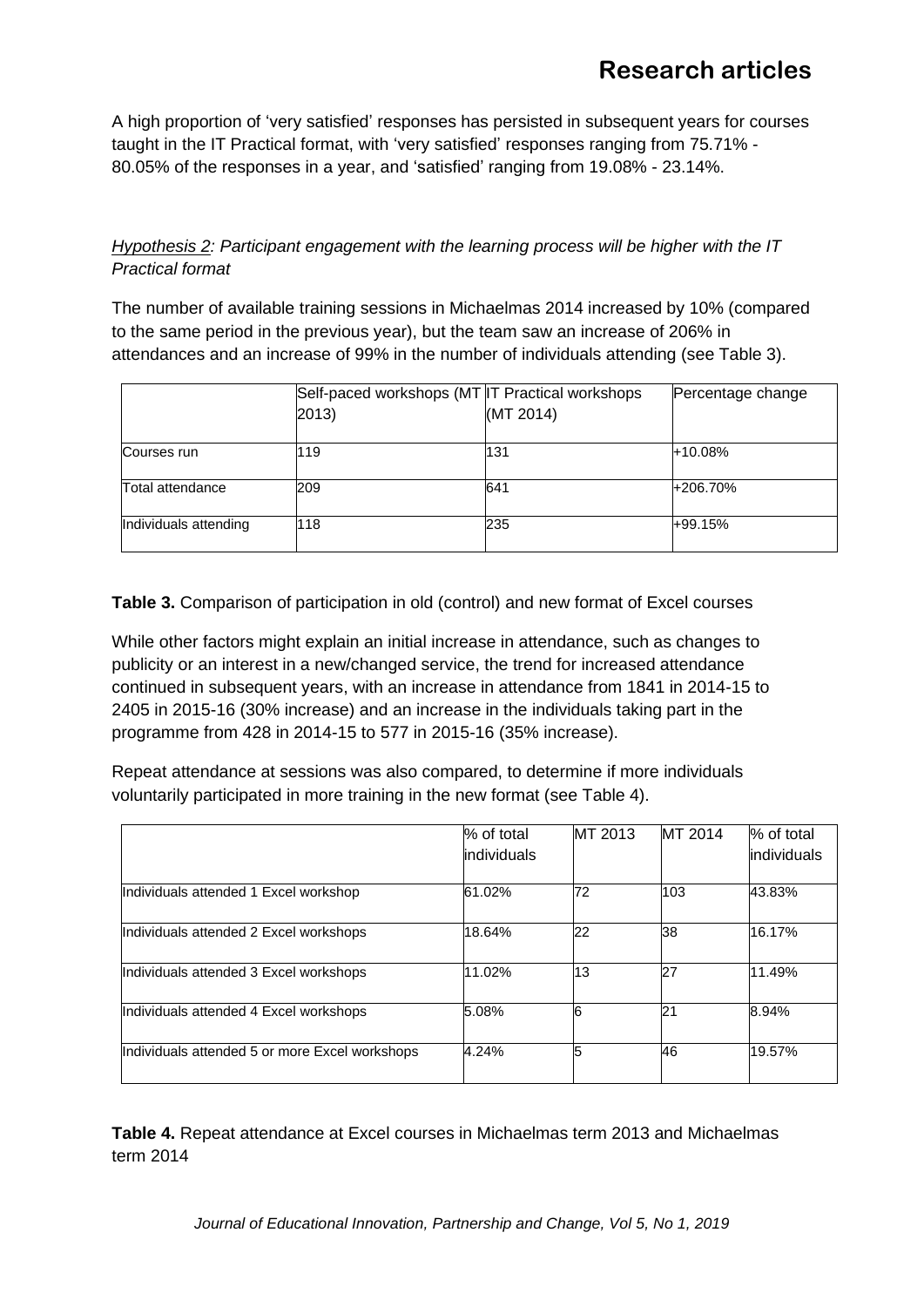Significantly, the percentage of participants who attended five or more sessions increased from 4.24% to 19.57% in the new format. This upward trend in people attending several workshops has persisted year after year (see Figure 3).



**Figure 3.** Percentage of individuals attending one, two, three, four, and five or more sessions in a year

The increased attendance, coupled with the increase in percentage of participants who elect to come to several sessions, suggests that participant engagement in the learning environment is higher with the new IT Practical format.

A review of qualitative feedback shows a greater number of positive comments for the pilot courses (54.05%) than for the self-paced workshop courses in the same period (21.05%). This may be explained by the desire to comment on what is new and different. For the period prior to the pilot (Michaelmas 2013) and the same period in 2014, respectively 16.35% and 16.97% of comments were positive statements about the format. To understand further the possible reasons for increased attendance, a deeper review of the content of the comments may elicit more information about the effectiveness of the formats, as some comments focused on enjoying the self-study aspect, which is present in both formats, and others reflected more deeply on the adaptive aspect of learning experience, which is present only in the newer IT Practical format:

*"I liked how we had to do it ourselves rather than being led through it. As this is the way one does it in reality!"* – pilot participant feedback

A criticism of unguided instruction is that it can result in incomplete knowledge and/or ineffective learning through unproductive search (Kirschner *et al*., 2006). Taofiq Akinpeju, an STA in 2015-16, felt the format was encouraging and empowering, but that the STA played a key role in tailoring the independent approach for those who found the lack of directive instruction more challenging: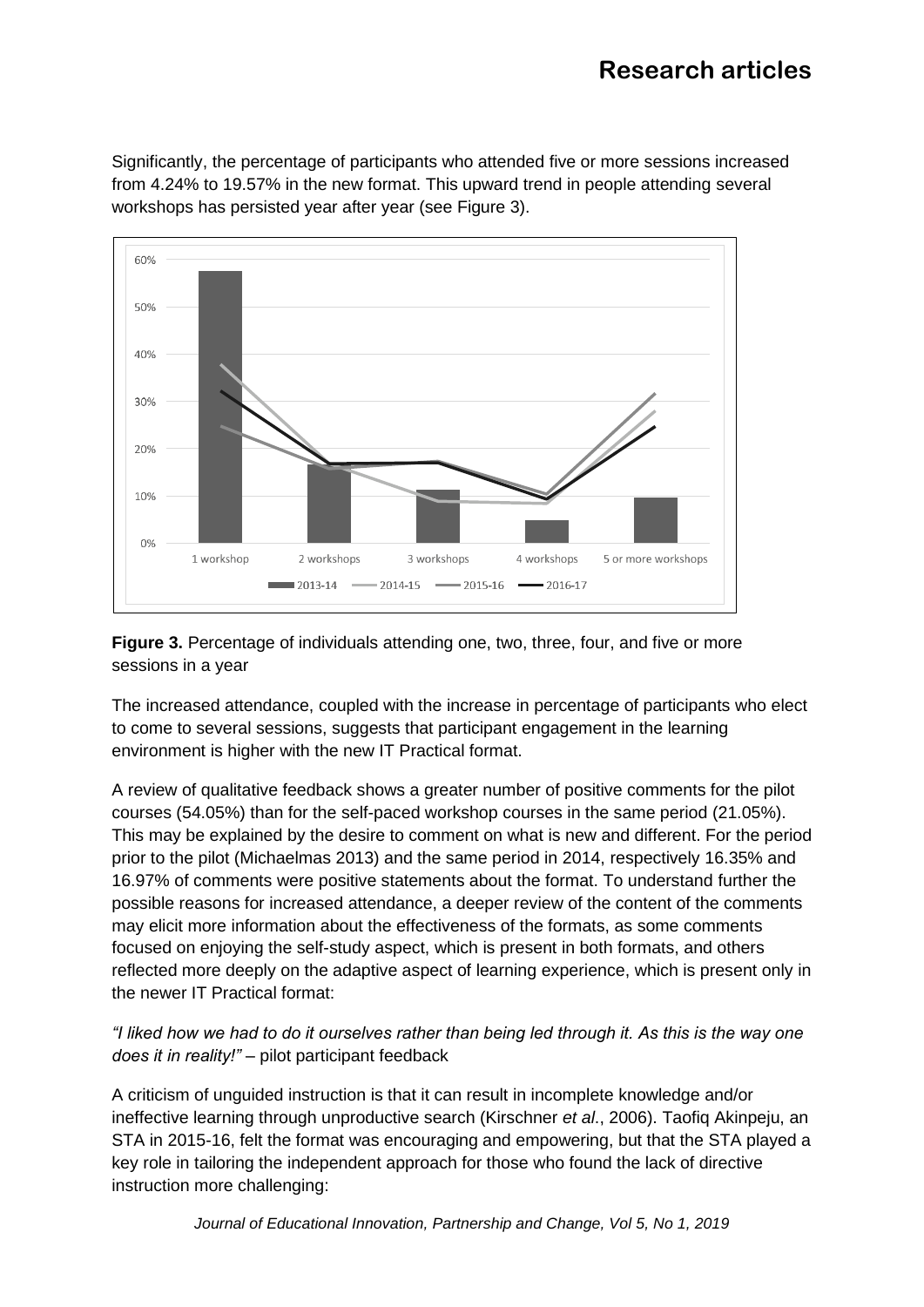*"It's empowering, the 'have a go' culture definitely pushes them into problem solving mode. And for those that start from Calculated Worksheets* [the first course in Excel] *and work their way up, they get enough success and brownie points that it allows them to stick with it when the harder workshops come along."*

For staff, not all are very keen to do sessions independently, so this positive for this group of attendees might actually feel like a negative.

"*With a capable STA who know their content however, the approach can be tailored to work for all capabilities."* – email correspondence, December 2018

The tailoring of approach undertaken by the STAs supports two key principles of minimalist training by allowing STAs to understand and then tailor their support based on what participants already know (principle 4) and provide the right level of support for effective error recognition and recovery<sup>8</sup> (principle 5).

*Hypothesis 3: The IT Practical format will result in greater analogic and adaptive learning transfer*

Follow-up evaluations are sent to all training participants two to three weeks from the date of attendance, requesting information about whether they have attempted to apply the skills taught in the session to their own work. Those who have attempted to do so are asked whether they have been able to do so easily, with additional effort and/or help, or have been unsuccessful. In 2013-14, there was an extremely low response rate to this questionnaire, which was only slightly improved upon in 2014-15. In 2013-14, 85.72% of respondents were successful in applying the skills, while in 2014-15, 98.24% of respondents were successful (see Table 5).

<sup>&</sup>lt;sup>8</sup> This is also one of the key distinctions between minimalist training for technical skills and problembased or constructivist learning in academic disciplines criticised by Kirschner. Focusing on the cognitive load experienced by novices, Kirschner posits that unguided instruction prevents the creation of long-term memory, which is central to mastery of a subject and productive learning. He states it is important to provide novices "with extensive guidance because they do not have sufficient knowledge in long-term memory to prevent unproductive problem-solving search". While there isn't space to debate the number of ways minimalist training and the particular implementation of this method by the LSE differs from the models criticised in Kirschner's paper, the role of the students in tailoring and facilitating skills development in error recognition and recovery is perhaps the fundamental difference, in that it ensures productive failure rather than unproductive problem-solving search.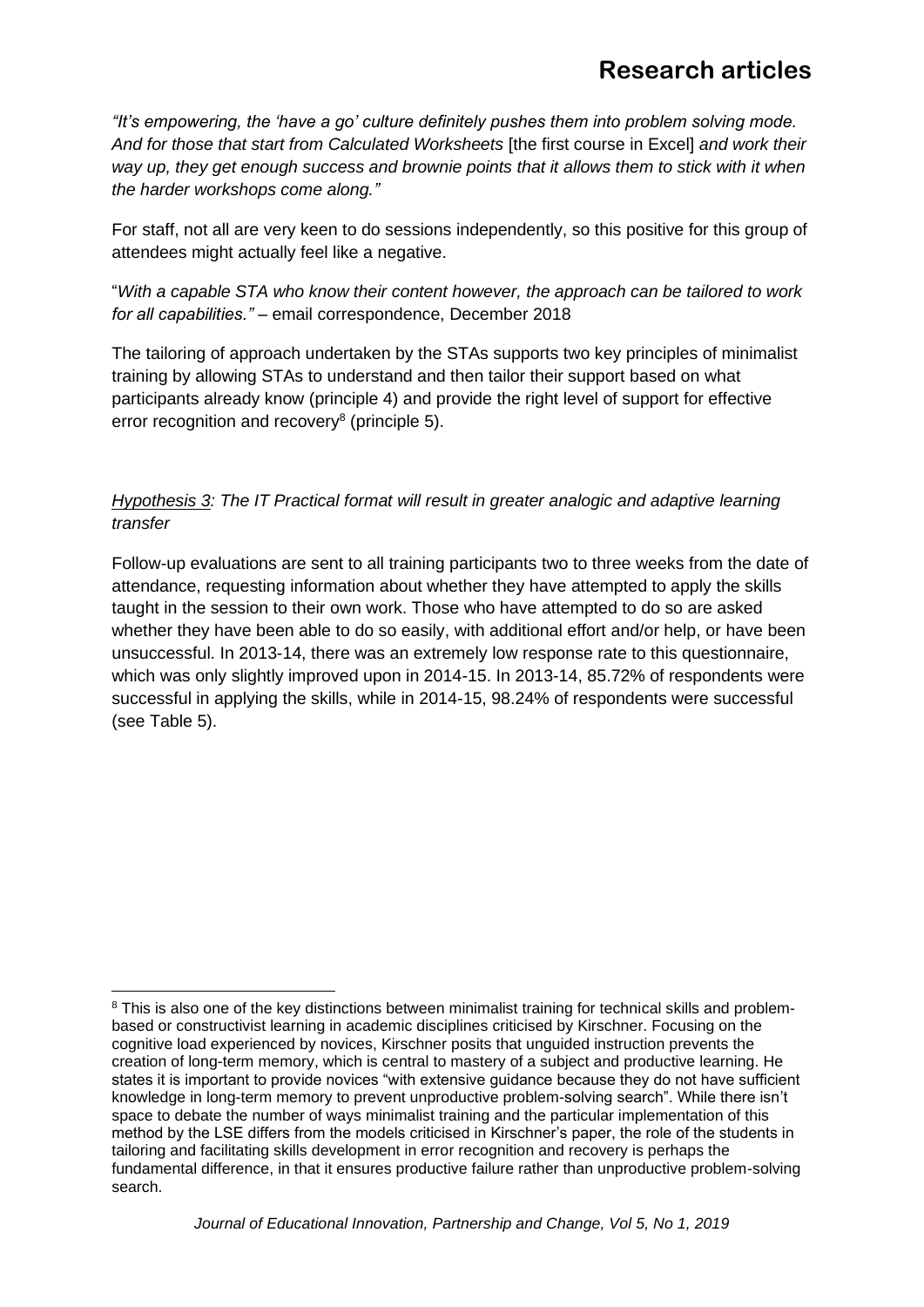|         | % of responses where                     | % who applied skills with no | % who applied skills with some     |
|---------|------------------------------------------|------------------------------|------------------------------------|
|         | participant attempted to<br>apply skills | additional help              | additional help and/or exploration |
| 2013-14 |                                          | 42.86%                       | 42.86%                             |
| 2014-15 | 57                                       | 61.40%                       | 36.84%                             |

**Table 5.** Percentage of participants who were successful at applying learnt skills 2-3 weeks post-course

In subsequent years, the response rate of follow-up evaluations improved<sup>9</sup>, resulting in more confidence that the IT Practical format resulted in both analogic and adaptive learning, with between 92%-100% of respondents successfully applying their skills after the course.

*Hypothesis 4: A need for more staff resources to deliver the courses will be offset by greater utilisation of the service*

In the self-paced workshop format, a single hourly-paid STA was required to supervise courses, with a second member of staff added if the course had eight or more bookings (maintaining a ratio of no more than eight students to one STA). The pilot of the IT Practical format demonstrated that the participants would require more engagement from the STA and that a much lower ratio would be required. Experimentation during the pilot determined that four students to one STA was optimal for this format. In addition to an increase in the number of staff required for each session, more induction and support was required for the STAs to ensure they could undertake their expanded role effectively.

During the pilot period, the role of the STAs was not explicitly changed; their role continued to require administration and support for the students to complete the task. However, the balance of skills they deployed did shift, with more emphasis on coaching and support for online research being required in the new format, and this has continued to expand over the years. In the self-paced workshop format, STAs took a more passive role and waited for participants to request help. In the IT Practical format, STAs are proactive, evaluating prior knowledge of all participants individually as they arrive, framing the workshop format for participants who have not previously attended a session, actively monitoring progress and using guided questioning to ensure a balance of exploration, productive failure and progression and tailoring their approach to the needs of each participant, providing more or less support as needed. These developments occurred naturally over time, as the STAs shared their experiences with each other and the professional training team.

Following the pilot, STAs were brought in to share their experience and make suggestions for improvement. These feedback sessions have continued on a termly basis, with STAs providing suggestions for new courses, updates and improvements to the existing courses (based either on participant feedback or their own experiences in internships and volunteer

<sup>9</sup> In 2015-16, 399 responses were received, representing a 17% return rate. In 2016-17, 707 responses were received, representing a 33% return rate.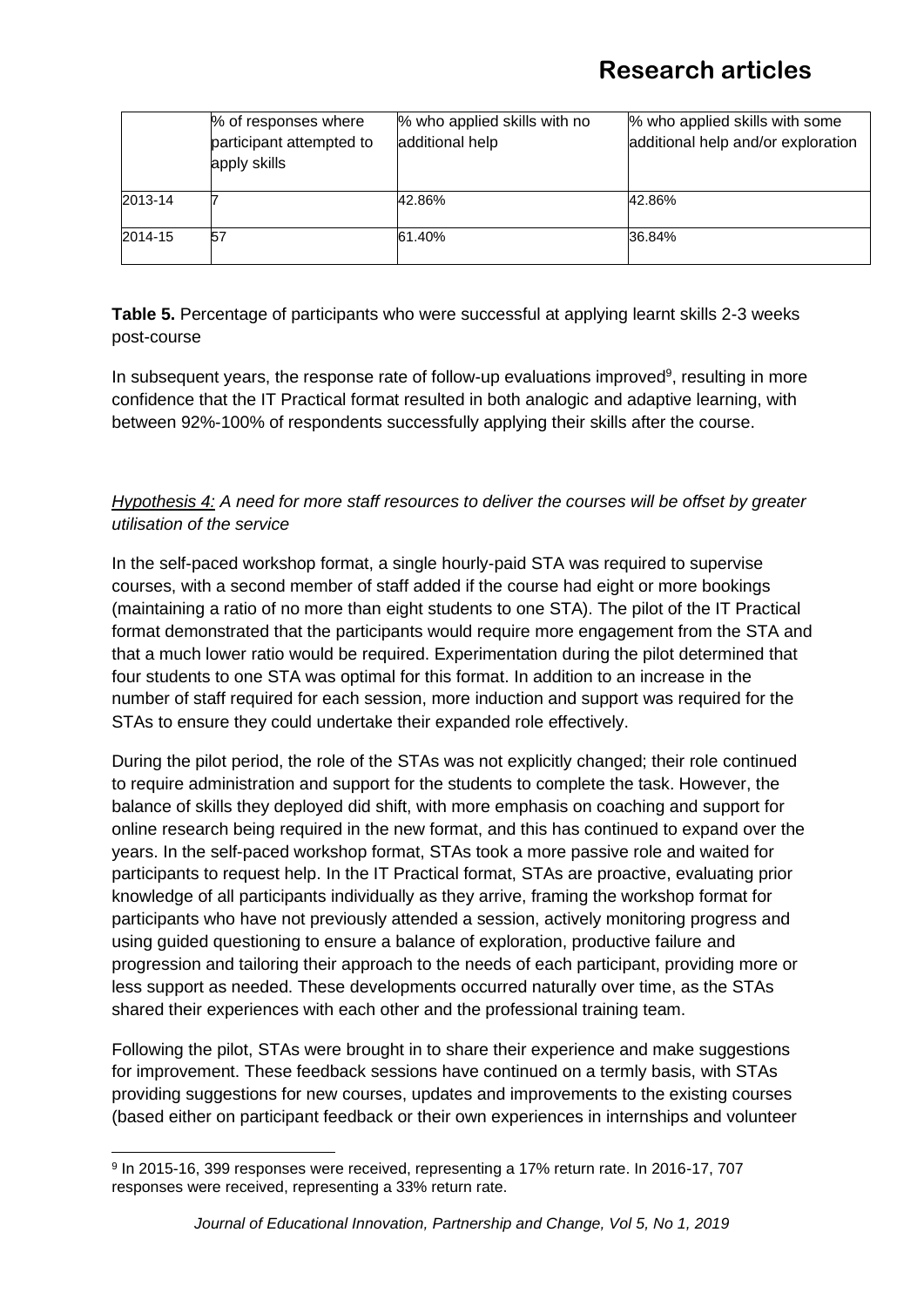work), engaging in peer learning by sharing examples of good practice and engaging in joint problem-solving, and developing, independently or with the support of the administrator, more efficient administrative procedures. For example, STAs quickly discovered that participants progressed more effectively if they dealt with just one STA during the session and that 'splitting the room' meant the STAs could more easily track progress and support the learners' construction of knowledge throughout the hour. They have identified common problems (such as lack of mathematical understanding amongst certain cohorts) and shared methods for supporting these learners. The 2015-16 cohort improved administrative functions by setting up a WhatsApp group to swap shifts more easily, cutting down on emails and missed messages.

Aastha Arora, STA from 2015-17, detailed the contributions made by STAs to the continuous improvement of the programme:

*"After one year's experience of teaching, we took the initiative to interview/guide/train the new STAs – pass on our own teaching tricks, assist [professional staff] in the induction process, [creating a] much more efficient induction program in terms of management resources. STA end of term feedback meetings [were] a useful meeting to improve IT teaching program and personal development for STAs. Opportunity for us to contribute to: Brainstorming new content, feedback on teaching style, issues with structure (teaching and admin aspects)."* – email correspondence, December 2018

The increase in staff numbers, in addition to more hours for induction and feedback sessions, meant the total programme costs increased. However, increased participation and repeat attendances meant the cost per participant was reduced. In 2013-14, the programme cost £17.77 per attendance or £36.52 per individual trained. In 2014-15, the programmecost £8.36 per attendance, or £27.62 per individual. In each year since, the total cost the programme has increased, but the cost per attendance has remained between £8.36 and £9.22 and the cost per individual has remained between £27.62 and £32.97. Thus, while the overall cost has increased, the cost per participant and per attendance has remained lower than it was, delivering a superior offering at lower cost per person.

#### **Discussion**

The data provide evidence of the expected improvements in participant satisfaction and engagement, although this paper's context is one of reflection on several years' experience with the format and therefore the data presented was not initially collected to evaluate the hypotheses above. Consequently, there are some areas where further, more dedicated research into the effectiveness of the programme would be valuable, particularly as it relates to learning transfer. Improvements in response rates, combined with a method of assessing the learner's existing knowledge before training as well as her/his success in applying learning during and after training, would yield more interesting results about the effectiveness of the model.

Furthermore, participants in the training programme are a self-selecting group who attend for varying reasons – one of the most common objectives cited is the desire to improve general IT skills. For example, in 2016-17 only 3.41% of respondents indicated they attended to assist them in their coursework or their current job. By comparison, 74.65% of respondents attended to improve their IT skills/for general interest. As a result, the majority of participants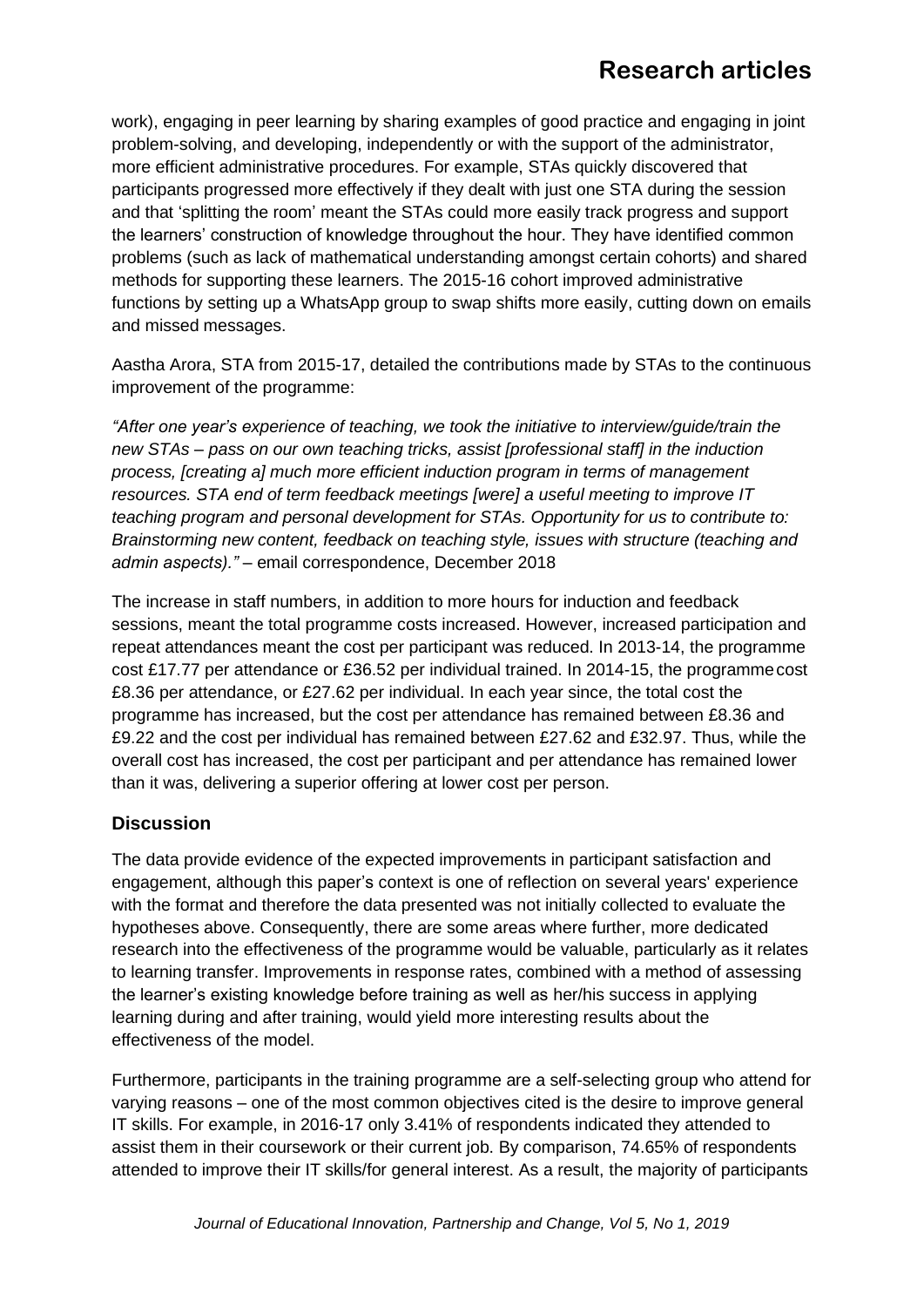may have fewer opportunities to apply the skills learnt in the session, unless they seek out such opportunities to cement their knowledge or they attend another session in which they can reinforce their previous learning. This reduces the sample size for assessing the effectiveness of the programme for learning transfer and raises the question about how to assess whether the current programme meets participants' stated objective of general skills improvement.

Perhaps most crucially, it would be interesting to conduct A/B testing to understand fully and appreciate the effect of the STAs in the success of the training. Though we can state how their role has changed and demonstrate that the programme has become more successful and effective, we cannot on the current data determine the exact size of their impact. So, while we expect – on the basis of experience and observations – that their role is fundamental and key to the success, we cannot demonstrate this with data.

As previously mentioned, comments were evaluated regarding whether they were positive or negative about the format, but no further analysis of the content of the comments was undertaken. Further analysis in this area, both for the pilot and over time, may elicit more interesting insights into the participants' experiences of the format. For example, during the pilot period, we received fifty-one positive comments about the new format, some of which specifically identified the key principles underpinning minimalist training. In response to the prompt "I really liked...", participants identified each of the five principles of minimalist training as a positive:

| Minimalist principles                      | Samples of participant feedback                                                                                                                                                                                                                            |  |  |
|--------------------------------------------|------------------------------------------------------------------------------------------------------------------------------------------------------------------------------------------------------------------------------------------------------------|--|--|
| Allow learners to get started fast         | The situational based training<br>$\bullet$<br>The fact you are made to do the work<br>yourself and you are left to your own devices                                                                                                                       |  |  |
| Rely on people to think and to improvise   | The fact it wasn't completely tutored but we were<br>$\bullet$<br>left to learn by hit & trial initially<br>Self-learning - allows you to think & ask for help if<br>٠<br>necessary<br>The challenge, the hidden complications not<br>immediately apparent |  |  |
| Embed information in real tasks            | How all techniques previously used were<br>incorporated and the relevance of the courses to<br>the real world                                                                                                                                              |  |  |
| Take advantage of what people already know | I had to think and try to resolve problems on my<br>own, so I put into practice what I learnt in previous<br>workshops                                                                                                                                     |  |  |
| Support error recognition and recovery     | To work in small groups - resolving problems it's<br>$\bullet$<br>the only way for me to understand what I am<br>doing<br>Guidance (getting 'patient' [sic] coached to a<br>solution)                                                                      |  |  |

**Table 6.** Participant feedback as it relates to key minimalist principles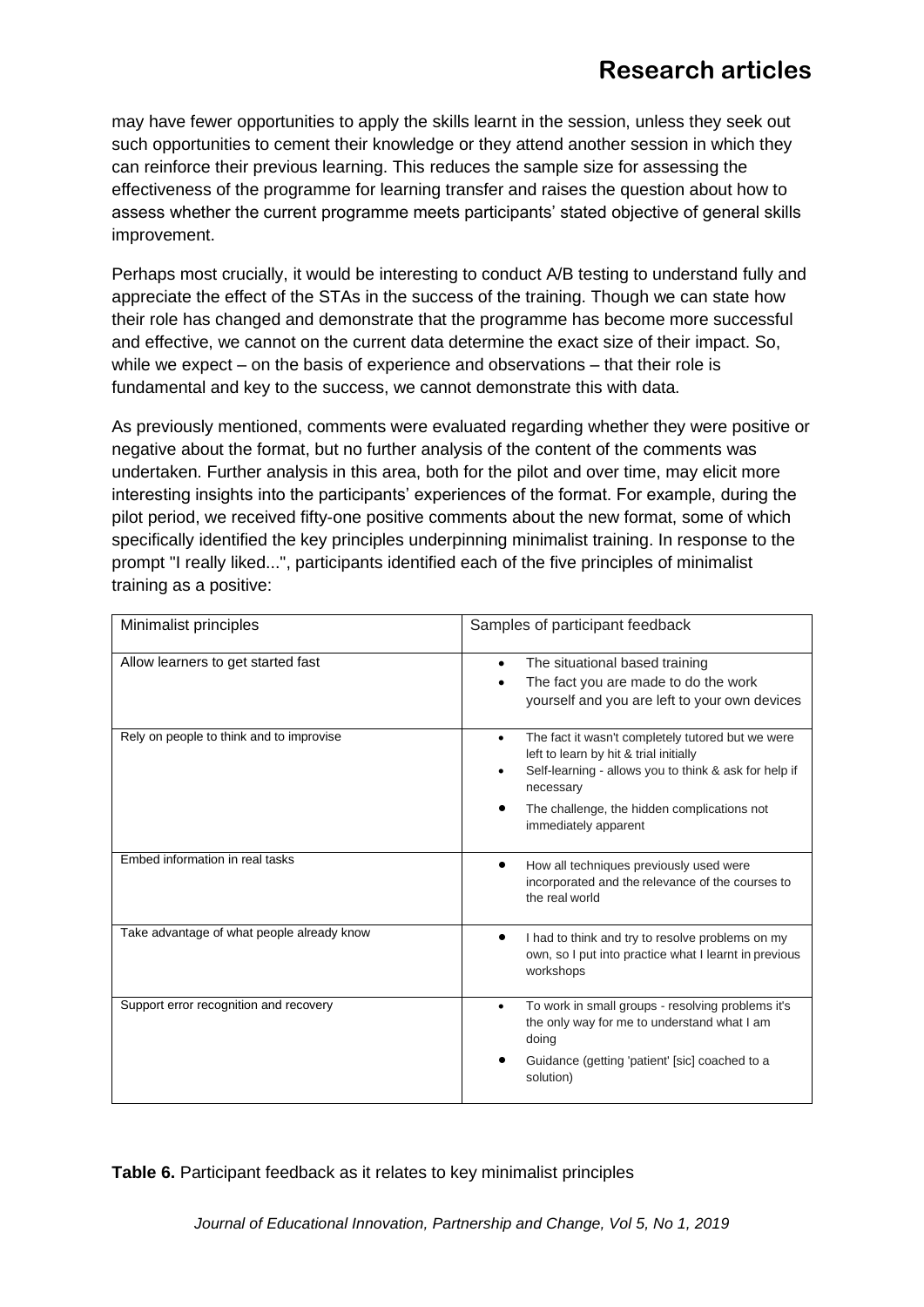By contrast, the majority of positive comments received about the previous self-paced format identified the ability to work independently (a characteristic of both formats) and the provision of a step-by-step booklet as key factors. The second factor is interesting and did not disappear with the new format when the step-by-step guides disappeared. Over the years, a small number of participants has expressed dissatisfaction with the IT Practical format and the main reason cited is a preference for more direction or guidance. In one notable example, an email was sent to the training manager to complain that the IT Practical format was not suitable for all learning styles. Carroll and his colleague van der Meij address this in *Ten Misconceptions about Minimalism*:

"*In our user-centred approach it has, however, never been our chief intention to 'merely' please learners. Users do not have to love the manual in order to learn from it. They have to accept it to the extent that they use it effectively; people's meta- knowledge about their own information needs is often flawed. Thus we have, over the years, encountered users who voice the desire for more complete manuals, but we have weighed this misfit between their desires with the results we have obtained for learning outcomes, namely, that they learned more than their peers who used more complete manuals*." (Carroll and van der Meij, 1996)

Given users' flawed knowledge about how they best learn, it is necessary to evaluate all participant comments carefully to separate constructive criticism from statements of dislike or discomfort which can be acknowledged with empathy and counter evidence. If the participants can be pleased, all the better. But the first guiding principle is to serve them effectively. Therefore, further research that compares the content of negative comments about the format, measured against the learning transfer achieved during the session, would be interesting.

An unexpected outcome of the programme has been the change in the role of the STA and the impact of that change on the programme. This change is less easy to quantify and measure but has been validated by several cohorts of student adviser and is the considered experience of the professional training team at LSE. It was quickly discovered in the pilot session that the existing arrangements for student staff would need to change, requiring a higher staff-to-student ratio as more support and coaching of participants was required. So, while the initial goal was to determine if the change of format along with better application of the existing student-staff partnership would result in greater participation and lower costs, it was subsequently found that the student-staff partnership was integral to achieving optimal results. This process happened organically and was primarily led by the students themselves, which resulted in a virtuous circle of improvements, with the student trainers at the centre.

A key element of minimalist documentation and training is the support for error recognition and recovery, which often takes the form of anticipating where errors might occur and ensuring they do not derail the user from the task at hand. This can be done through documentation, through the creation of specific software, or through the training environment. In the IT Practical format, this is achieved through the role of the STAs. While the role of the STA had always been to support students when they encountered errors, the more open-ended, task-focused and exploratory nature of the new IT Practicals changed the form the error recovery took. Rather than reviewing the steps taken to identify which of the workbook instructions had been missed or misapplied, STAs now took on a coaching role, working alongside the participants to understand their thinking process and what solutions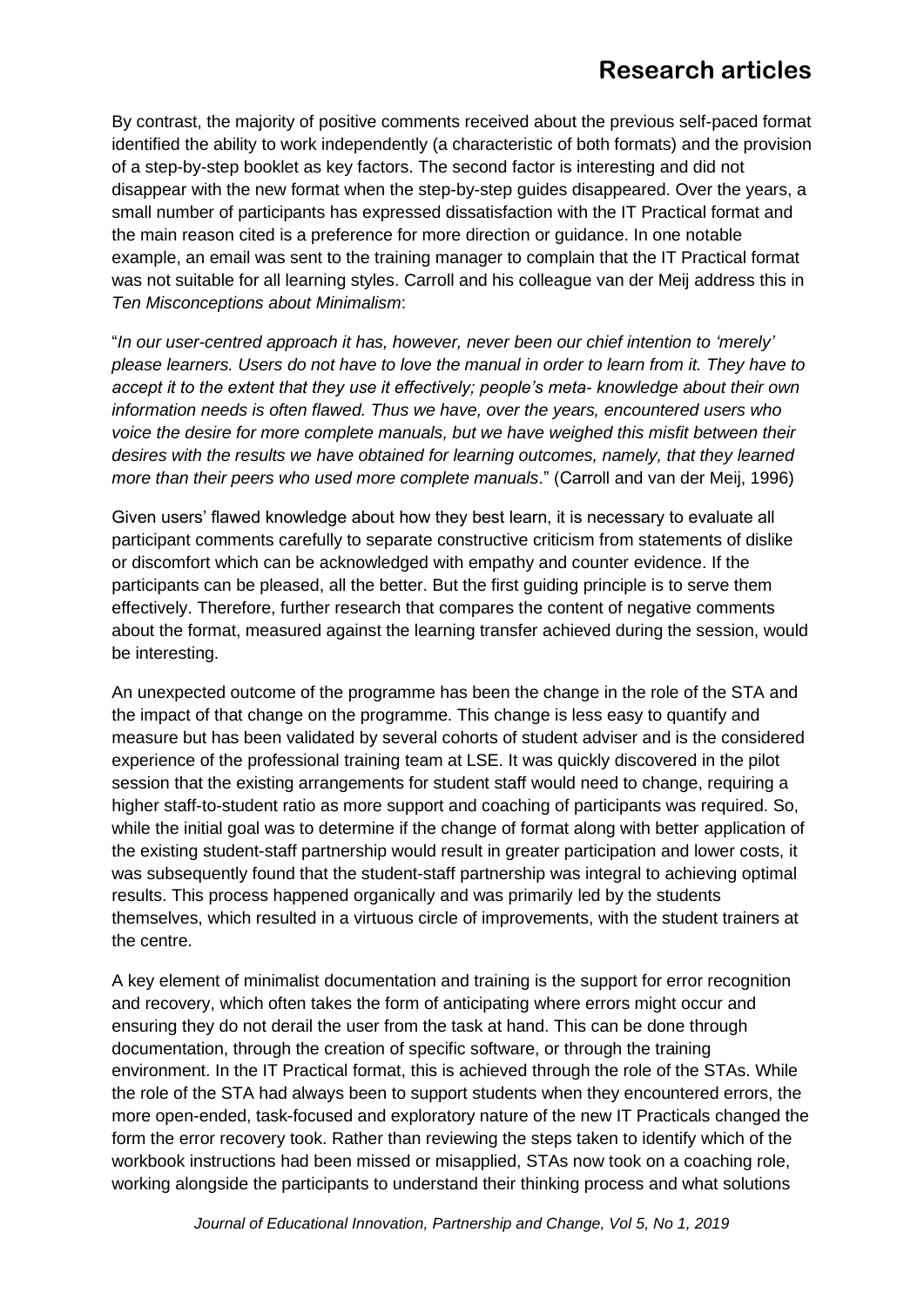they had attempted and then redirecting them to a more fruitful path, encouraging and guiding their further exploration through online resources or experimentation with various tools. The skills of the STAs, both technical and communicative, were key to providing a supportive but open environment for exploration. All STAs received training in open-ended questioning techniques and were then encouraged to discover their own style of support and ways of guiding individuals through error recovery. All STAs are expected to be proactive in observing the participants and assessing when to step in and when to let them struggle towards their own understanding. This evaluation of productive and non-productive errors is key to a successful learnerexperience:

"*Errors are not homogeneous. Some errors immediately intrigue learners; they wonder what caused the error; they want to replicate it, to analyse it, to try variations. These are good candidates for which to encourage error diagnosis and recovery.*

*Other errors, just as clearly, annoy users from the first keystroke to the final recovery. When the frustration experienced by a learner obstructs the possible insights, the error recovery can no longer be seen as productive*." (Carroll and van der Meij, 1996)

In minimalist documentation, the identification and handling of errors are done at the point of creation, then validated through user testing. As previously described by Taofiq, the presence of the STAs in the classroom has allowed tailored error recovery to take place, in response to the skill, prior knowledge and motivation levels of each student. Common errors are quickly identified by the STAs and anticipated in future sessions and/or fed back to the team for modification of the materials. Errors which are specific to individuals are then handled as they occur. As in most research on error recovery, the goal is not to prevent frustration, but to equip the users to deal with the frustration effectively (Frese *et al*., 1991). When asked what made the sessions effective for participants, Tanim Zaman (STA from 2013-2015), replied "*they are not given solutions when they get stuck. They are skilfully guided to the right method by a questioning and logical reasoning method."* The personal support provided in this way by the STAs affects the participants' experience in a positive way.

"*Advisors knew when to help and when to let you work it out for yourself, which encouraged independent learning without getting too stuck*." – participant feedback, undergraduate student

This engagement with the learner has many advantages. Not only does it support error recovery, but it supports the principles of user-centred design and testing that are inherent in the theory of minimalist instructional design. As previously mentioned, it also allows for rapid, iterative improvements to the materials, based on both positive and negative feedback.

*"...minimalist learning materials should be developed through an iterative process, including usability testing at each stage with actual end-users. This approach helps to ensure a more learner centred approach, as designers' theories of the task domain and appropriate instantiation of minimalist design principles and heuristics are explicitly and repeatedly tested." (*Carroll, 1997)

By engaging directly in observation of user behaviour and discussion of the learner's thought process, STAs are conducting mini-usability tests in every learning session. These insights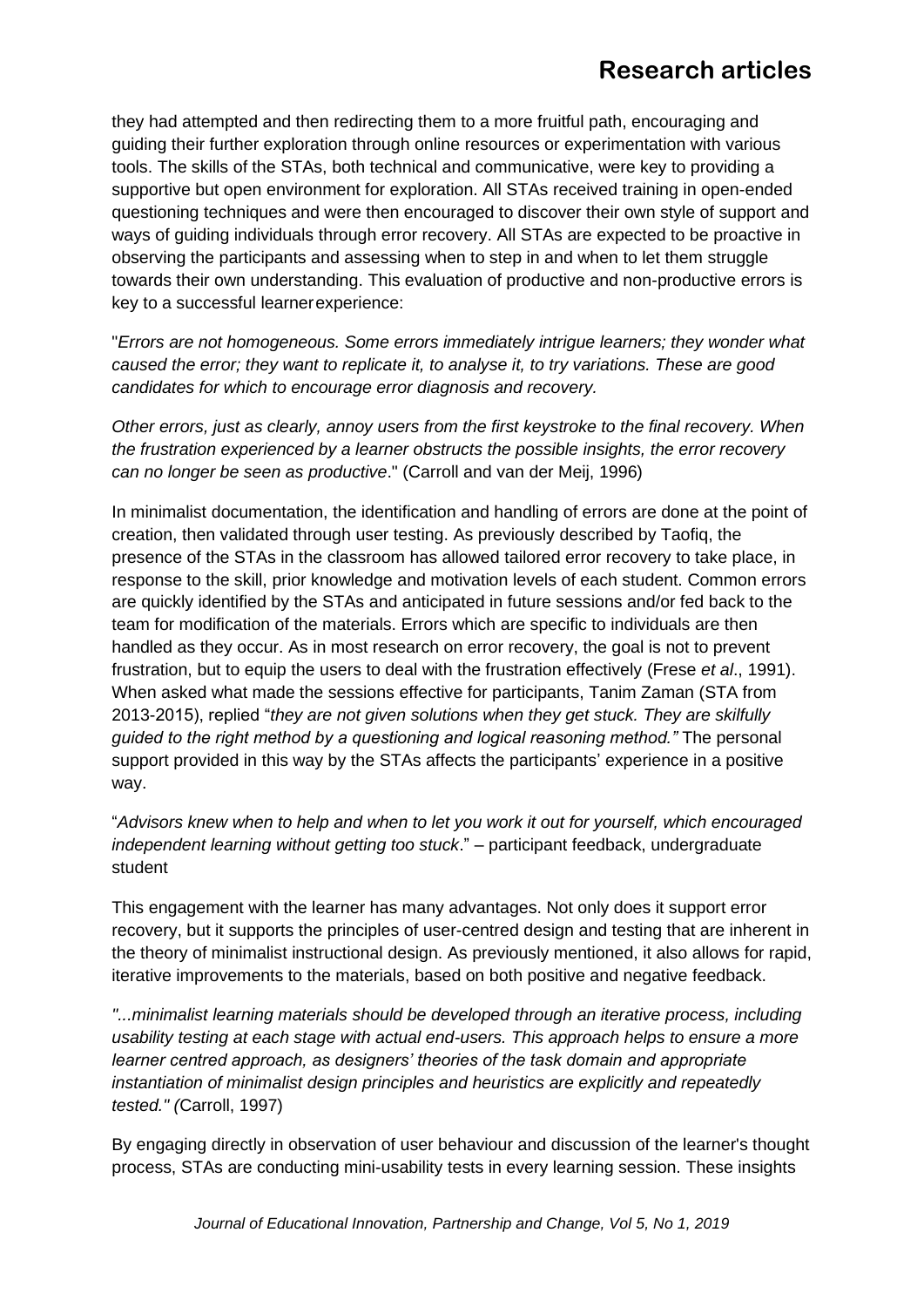not only provide direct feedback for their work with other participants but are also fed back to the training team staff at termly sessions, which allows for rapid, iterative improvements to the programme and assists in successful omission of unnecessary information and appropriate clarification of the materials. On the positive side, participants bring their own knowledge to the sessions and engage in creative problem-solving, particularly as there is no 'correct' method, provided an accurate outcome is achieved. The STAs' role in observing this creative problem-solving behaviour has led on several occasions to an updated task or an improved 'suggested solution', where the approach taken by the participant is considered more effective, efficient or valuable within the learning context.

Therefore, the partnerships between the learners and the STAs and between the STAs and the professional training team staff are the key to the success of the programme and a unique implementation of minimalist principles. Through the strengthening of the staffstudent partnership, a challenging, responsive, effective and enjoyable learning environment for digital skills development has been created and sustained. Given the rapid rate of change in the digital world – both in technologies themselves and in the methods and capabilities expected of our students – this student-staff partnership ensures an approach to training which is fluid flexible and responsive to change and input, and focuses on developing the skills to explore, evaluate and apply the capabilities of technology as it changes.

### **Reference list**

Carroll, J.M. (1997) 'Toward minimalist training: Supporting the sense-making activities of computer users.' In: Quiñones, M.A and Ehrenstein, A. (eds.), *Training for a rapidly changing workplace: Applications of psychological research.* Washington: American Psychological Association, 303-328. ISBN: 978-1-55798-386-2

Carroll, J. and van der Meij, H. (1996) 'Ten misconceptions about minimalism.' *IEEE Transactions on Professional Communication,* 39(2), 72-86. Available at: <https://ieeexplore.ieee.org/document/503271> (Accessed: 03 July 2018).

Frese, M., Brodbeck, F., Heinbokel, T., Mooser, C., Schleiffenbaum, E. and Thiemann, P. (1991) 'Errors in Training Computer Skills: on the Positive Function of Errors.' *Human– Computer Interaction,* 6(1), 77-93. Available at:

[https://www.tandfonline.com/doi/pdf/10.1207/s15327051hci0601\\_3](https://www.tandfonline.com/doi/pdf/10.1207/s15327051hci0601_3) (Accessed: 05 July 2018).

Ginns, P.N.P. (2006) 'Meta-Analysis of the Minimalist Training Model.' *Online Submission,* 4. Available at:

<https://pdfs.semanticscholar.org/173c/fedfe81bf5c76afb6fad692f5b57bbd7f7a9.pdf> (Accessed: 05 July 2018).

Keith, N., Richter, T. and Naumann, J. (2010) 'Active/Exploratory Training Promotes Transfer Even in Learners with Low Motivation and Cognitive Ability.' *Applied Psychology,*  59(1), 97-123. Available at: [https://onlinelibrary.wiley.com/doi/full/10.1111/j.1464-](https://onlinelibrary.wiley.com/doi/full/10.1111/j.1464-0597.2009.00417.x) [0597.2009.00417.x](https://onlinelibrary.wiley.com/doi/full/10.1111/j.1464-0597.2009.00417.x) (Accessed: 05 July 2018).

Kirkpatrick, D.L., Kirkpatrick, J.D. and Kirkpatrick, W.K. (2009) *The Kirkpatrick Model.*  Available at: https:[//www.kirkpatrickpartners.com/Our-Philosophy/The-Kirkpatrick-Model](http://www.kirkpatrickpartners.com/Our-Philosophy/The-Kirkpatrick-Model) (Accessed: 05 July 2018).